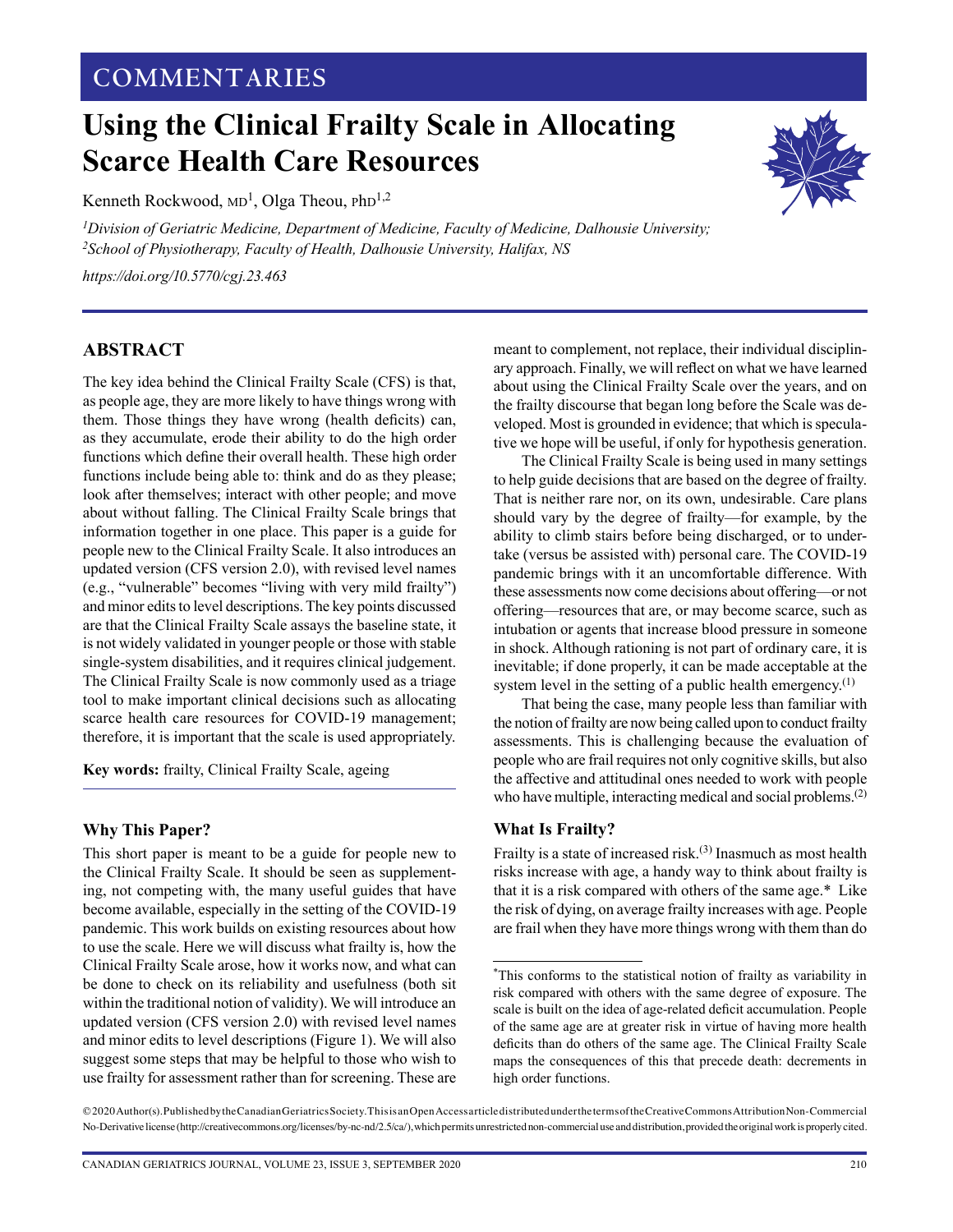



corresponds to the degree of dementia. Common symptoms in mild dementia include forgetting the details of a recent event, though still remembering the event itself, repeating the same question/story and social withdrawal.



very impaired, even though they seemingly can remember their past life events well. They can do personal care with prompting. In severe dementia, they cannot do personal care without help.

In very severe dementia they are often bedfast. Many are virtually mute.

Clinical Frailty Scale @2005-2020 Rockwood Version 2.0 (EN). All rights reserved. For permission: www.geriatricmedicineresearch.ca Rockwood K et al. A global clinical measure of fitness and frailty in elderly people. CMAJ 2005;173:489-495.

FIGURE 1. The Clinical Frailty Scale (CFS) version 2.0

others of the same age. Although that might not seem like a big deal, it is a real challenge for how we deliver health care. Medicine's tremendous success in treating people one illness at a time leads to the belief that is how people should get sick. As our population ages though, because frailty and age travel together, many of our patients have many things wrong at the same time. That is the challenge we face: their chance of having more things wrong with them increases as they age.

As these health deficits accumulate, they have clinical consequences, including in how diseases present, how often more than one illness is active at a time, how people are able to tell us about their symptoms or cooperate with our exams, how drugs work, and how likely it is that we can succeed similar to when treating people who have just a single predominant illness. By understanding frailty and changing what we offer to meet the needs of people who live with it, we can face that challenge. The Clinical Frailty Scale, developed in Halifax, Nova Scotia in the 1990s, considers the things that most often go wrong as age-related health deficits accumulate. (4) It robustly predicts adverse health outcomes in a variety of settings, including acute care. $(5)$ 

# **What is the Clinical Frailty Scale?**

The Clinical Frailty Scale is an inclusive 9-point scale that was originally developed to summarize the overall level of fitness or frailty of an older adult after they had been evaluated by a health care professional. The scale is scored so that higher scores mean greater risk. It is not a questionnaire. Grading the degree of frailty requires clinical judgement that is based in part on screening criteria, and which then considers what broadly stratifies degrees of fitness and frailty. The scale focuses on items that can be readily observed without specialist training, including mobility, balance, use of walking aids, and the abilities to eat, dress, shop, cook, and bank. For this reason, scoring should match the description, and should not be based solely on the pictures that accompany each level.

The key to scoring the Clinical Frailty Scale is to determine the person's baseline health state. This is especially needed in clinical settings where health can change quickly. For example, many older patients in the Emergency Department who were fit two weeks ago (their baseline state), may appear to be frail while ill; a prospect that becomes more likely the longer they wait there. Still, as discussed below,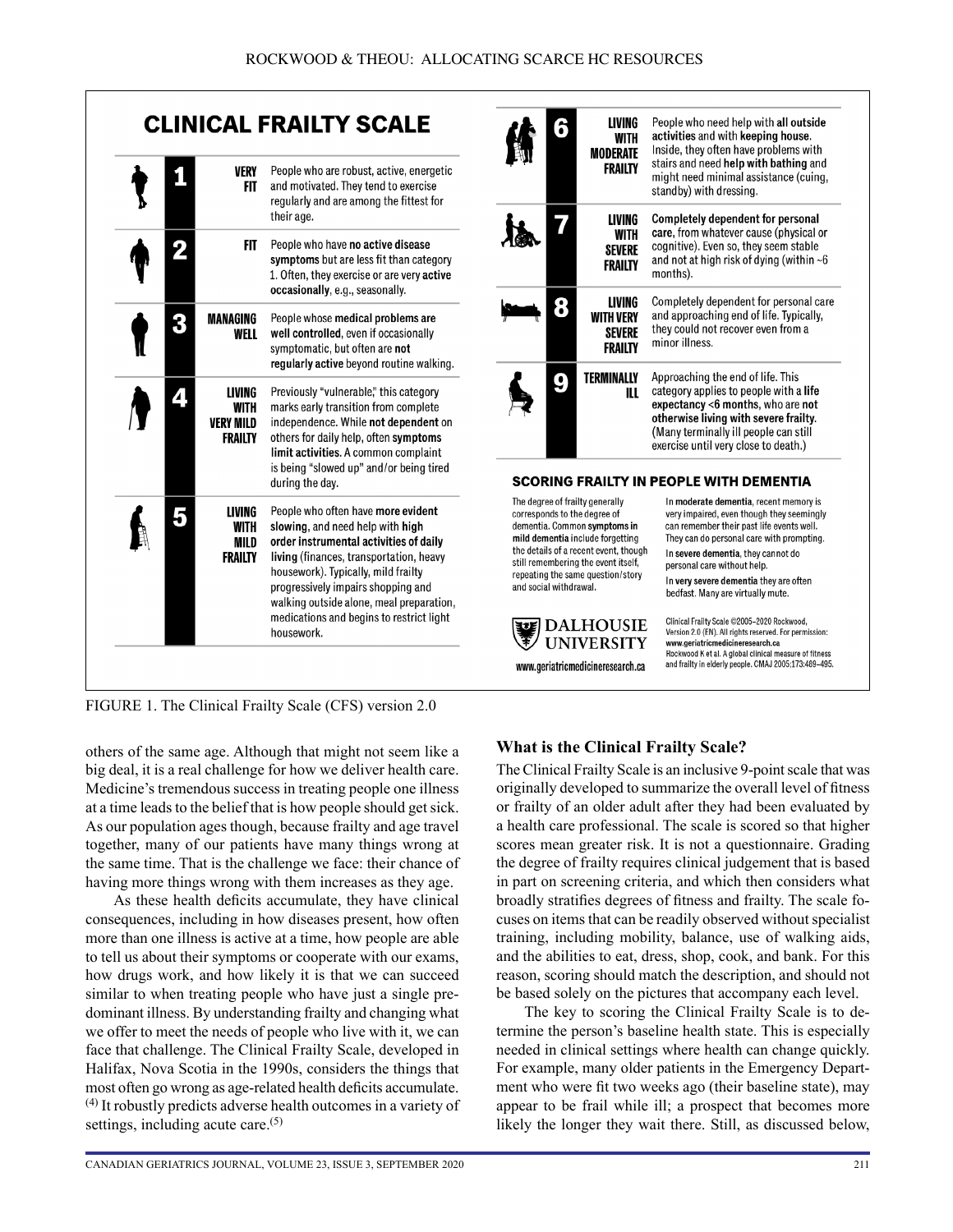their prognosis requires information about both their baseline degree of frailty, and the severity of their acute illness.

In ordinary time (i.e., with no pandemic), the Clinical Frailty Scale is used both in prognosis and to set care goals. In geriatric medicine, goals of care extend much beyond the often desultory exercise of "getting the code status". Usually much more relevant is understanding the baseline state and current decrements from it, which raise questions such as: "Does the patient have the manual dexterity to handle the mechanics of toileting? Do they need to climb stairs to get home?" If not, and depending on the capacity of whomever (if anyone) might be able to help them at discharge, goals of care need to be set in these domains. This information also facilitates prognosis: the greater the decline from the baseline state, the more energy it will take to recover. Given that intensity of effort may be limited by illness, this energy is often expressed as a function of time to recovery. Recovery time can be monitored from the start. It appears that the first 48 hours of hospitalization (preliminary data from Dr. Samuel D. Searle at our centre suggest up to 4 days in ICU patients) is information rich. $(6)$ Those who improve in how they move in bed do well; those who show decline fare especially poorly. In consequence, even recognizing the interplay between baseline frailty and severity of illness, many patients are well served by a trial of therapies. This provides a way to avoid the common, but false, dichotomy between "letting your father die" and "doing everything we can".

In a pandemic, these nuances may be less relevant when an older person has become ill enough that admission to the intensive care unit is being considered. Critical illness carries a clear age-related burden; in Italy, of the initial 18,366 COVID-19 deaths, 83% were aged 70 years and older.<sup>(7)</sup> As in ordinary time, the stratification of risk must also consider the severity of illness.<sup>(8,9)</sup> In critically ill people with COVID-19, this appears to be substantial for adults aged 65+ years—the risk of death is more than 50% after 28 days.<sup>(10)</sup>

It is important to understand which older adults who are critically ill with COVID-19 disease might withstand both the illness and its treatment in an Intensive Care Unit. International responses vary, but seem to settle around a Clinical Frailty Scale score of  $5^{(11)}$  to  $6^{(12)}$  or higher being excluded from ICU admission.

Before reviewing how the scale is used, it is crucial to make a key additional point. The Clinical Frailty Scale, developed to study frailty in older adults, has largely not been validated in younger people. That is important because disability in younger people (including both acquired, as in spinal cord injury, and life-long, as in intellectual disability) does not have the same meaning for prognosis that it does with age-related disability. Understanding both this point and that the Clinical Frailty Scale is a judgement-based measure† of the baseline state, we can proceed.

The scale can be introduced by saying something like: "I'd like to know how you are [your parent is] doing overall." We then ask about four features: how the person moved, functioned, thought, and felt about their health over the last two weeks. We can ask about which medications the person uses; experienced clinicians can quickly assay which illnesses are likely present from what medications are being prescribed and/or used. We also ask about how active the person is.

#### **Using the Clinical Frailty Scale to Grade Degrees of Fitness Prior to the Level of Risk Associated with Frailty**

How a person moves, functions, and think helps to delineate the first three levels of the scale. For example, consider a patient who is not impaired in any instrumental or personal activity of daily living (ADL), who is able to move readily, and who is taking an angio-converting enzyme (ACE) inhibitor. If that person is taking the ACE inhibitor for treatment of hypertension and exercises or engages in vigorous activity daily, their score would be **Level 1– Very Fit**. The same profile, with regular but less frequent or less vigorous physical activity would be scored as **Level 2 – Fit** (previously "Well"). Another person who fits the broad description and who is using the ACE inhibitor as part of post myocardial infarction management, but whose ischemic heart disease has been otherwise asymptomatic, would also be scored based on their degree of physical activity. If their symptoms were mostly controlled, but not entirely so, they would be scored as **Level 3 – Managing Well**. Likewise, a person on an ACE inhibitor as part of symptomatic management of congestive heart failure would be scored as Level 3 – Managing Well, as long as their symptoms did not limit activities, in which case they would be scored as Level 4 – Living with Very Mild Frailty (previously "Vulnerable").

#### **Using the Clinical Frailty Scale to Grade Clinically Meaningfully Increased Risk**

For Levels 4 to 7, mobility, function, and cognition are key factors. Each reflects high-order aspects of health: they integrate a lot of information. This means that there are many ways to have mobility problems, for example: a sprained ankle, diabetic nerve damage, dehydration, heart failure, kidney damage or pneumonia. In consequence, these key domains are sensitive signs of health, but are not very specific. It is the combination of impaired function and impaired mobility, which are commonly accompanied by several illnesses, that make it likely someone is frail.

**Level 4 –** previously "Vulnerable" is now **Living with Very Mild Frailty**, reflecting recent research with the Canadian Longitudinal Study of Aging that captures the increased risk with the corresponding degree of deficit accumulation.<sup>(13)</sup> People with many chronic conditions often report incomplete symptom control, and of feeling "slowed up" or tired. A similar complaint is that their health stands in the way of doing as they wish, or that what they had done easily is now accomplished only with great effort. Otherwise, Level 4 is characterized by

<sup>†</sup>Like many skills in clinical medicine, judgement should increase with time. Particularly at the start, if how to classify the person is not clear, ask a colleague whose judgement you trust.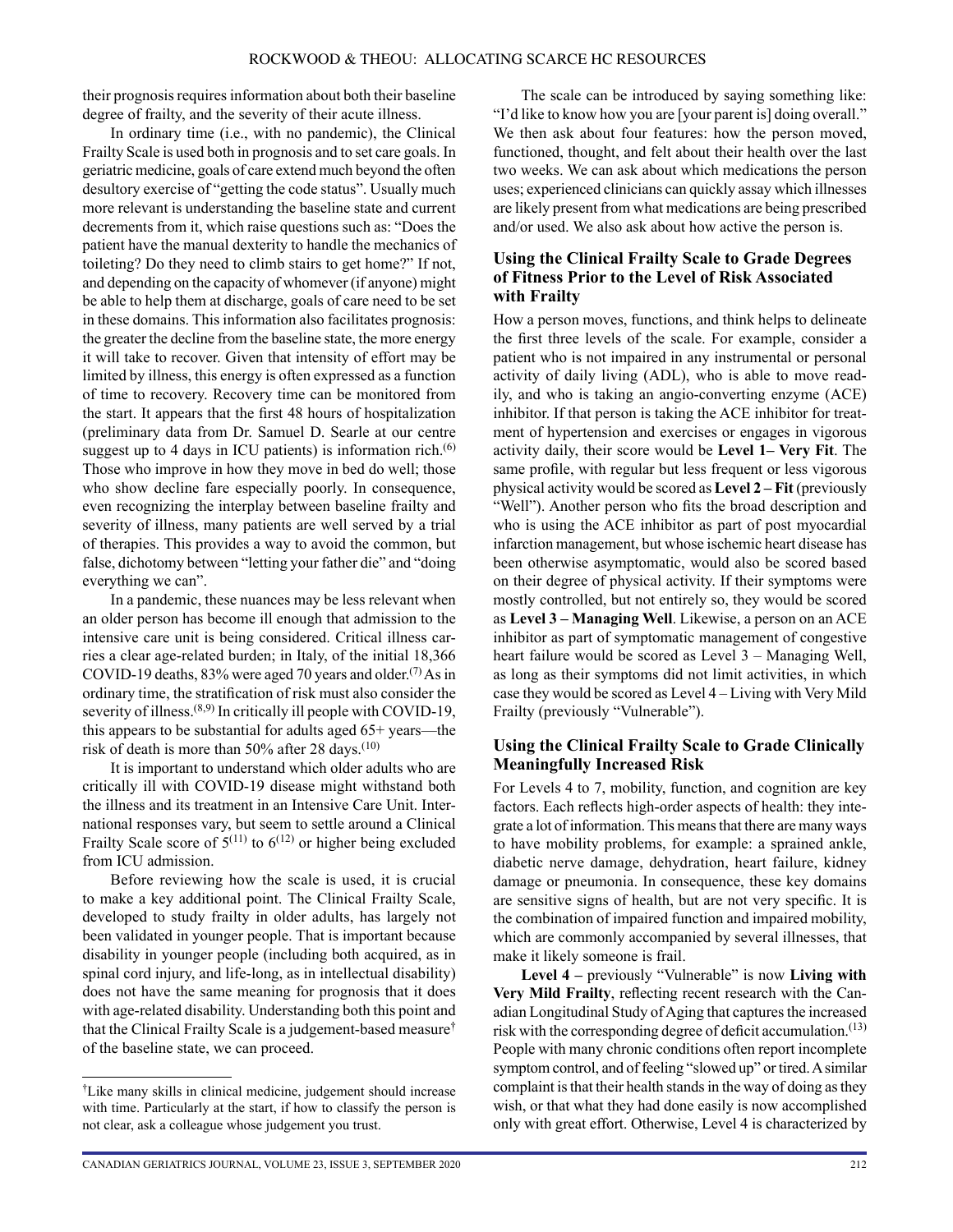the person who, although not completely dependent in performing daily activities, seems at risk of at least mild dependence. Identifiable characteristics of this risk include incomplete symptom control and a reduction in demanding activities. Problems with heavy housework, lifting (e.g., difficulty taking out the trash) or climbing more than a flight of stairs are useful signs. Although these activities might still be attempted, often they are not done as well or as often. When asked, "compared to others of your own age, how would you rate your health?", many at this stage will no longer rate their health as "excellent" or even "good", but rather as "fair" or "poor".

Levels 5 to 7 relate to changes in function. Varying degrees of dependence in instrumental ADLs define **Level 5 – Living with Mild Frailty** (previously "Mildly Frail"). At this level, typically, there is no more pretense of doing heavy housework or the like—items that began to be impaired in Level 4. A person does not need to be dependent in all demanding activities to qualify as Level 4, nor in all aspects of instrumental ADLs to qualify as Level 5. We are interested in change; someone who never did the banking would not now be scored as dependent in that.

With **Level 6 – Living with Moderate Frailty** (previously "Moderately Frail"), dependence now extends past instrumental ADLs to intermediate ones, notably including dependence in bathing. Often at this level minimal assistance with personal care might be needed. Moderate dementia is the case when people who are dependent in their performance of instrumental ADLs can still do their basic or personal ADLs with prompting. This can also be the case in people who are cognitively intact, but whose disability obliges them to have someone nearby (so-called "standby assistance" or "set-up"). Again considering bathing, an example of moderate frailty might be requiring someone to draw the bath when the disabled person has difficulty managing the taps, or assisting with transferring in and out of the tub, or washing their hair. Notably, a systematic review found that bathing disability is a risk factor for greater disability in personal ADLs.<sup>(14)</sup>

**Level 7 – Living with Severe Frailty** (previously "Severely Frail") is characterized by progressive dependence in personal ADLs. People need not be dependent in every aspect of personal care to be scored as Level 7. When assessing functional dependence in intermediate (Level 6) and personal (Level 7) ADLs, lifelong habit is a less relevant consideration; most everyone needs to bathe, groom, and use the toilet. Still, people living with severe frailty can be mobile. Progressively taking to bed—but not being largely bedfast—is the hallmark of the progression of severe frailty.

#### **Using the Clinical Frailty Scale in People Towards the End of Life**

The understanding of what happens at the end of life has evolved in relation to its association with ageing. Older people who are terminally ill are much more likely to receive formal palliative care if they have a diagnosis of cancer than if they have a disease with a recognized terminal phase, such as dementia or heart failure.<sup>(15)</sup>

Level 8 – Living with Very Severe Frailty (previously "Very Severely Frail") is the not uncommon state in which a frail person takes to bed, often for weeks, prior to dying. This is either heralded by an identifiable episode, such as an infection, or the person just slips away, commonly after some days of reduced oral intake. Very severely frail people who die without a single apparent cause typically follow such a trajectory, commonly without much pain or even distress, often, with the exception of impaired bowel function.

**Level 9 – Terminally Ill** is notable for being the only level in which the current state trumps the baseline state, in that the terminally ill person might have been operating at any frailty level at baseline. On the Clinical Frailty Scale card, this person is pictured seated in a chair. This reflects the fact that many older adults who are dying with a single system illness—notably cancer—have a reasonable level of function until about the very end. That is why we portray the situation in that way. Even so, if a terminally ill person was completely dependent for personal care at baseline, they would be scored as Level 8.

#### **Final Hints About Scoring and Next Steps**

Within each level of the Clinical Frailty Scale, individual characteristics will vary. About 80% or more of people will fit the description offered for a given level. If they fit two categories equally well, in routine care it is best to score the scale at the higher or more dependent level. Sometimes we see people who are dependent in a single instrumental ADL that arises in a specific circumstance (e.g., relying on someone whom they trust to do banking duties due to the closure of a nearby bank branch or difficulty with the automated banking). In that case, the determination will often rest on the extent to which the person is aware of income and outflow; being aware of it and knowing that it remains a matter of importance can suffice. We recognize that there is likely to be some variability in judgement in these circumstances, especially in the extent to which the rater or the person (or the informant) feel comfortable discussing such matters. This is inherent in a judgement-based measure and, in our view, a price worth paying compared with attempting to automate scoring that can specify all the variants its designers can imagine.

#### **Scoring the Clinical Frailty Scale in People with Cognitive Impairment**

The degree of dementia generally corresponds to the degree of frailty. That is, **mild dementia** would go with mild frailty. In both cases, the person is independent in their personal or basic ADLs, but dependent in one or more instrumental ADLs. These accompany common symptoms of mild dementia: being able to recall a recent event but forgetting its details, repeating questions throughout the day, and no longer being able to use routines or cues to aid in either not losing items or finding them once lost.

In **moderate dementia**, recent memory is very impaired, even though they seemingly can remember their past life events well. As with moderate frailty, they can do their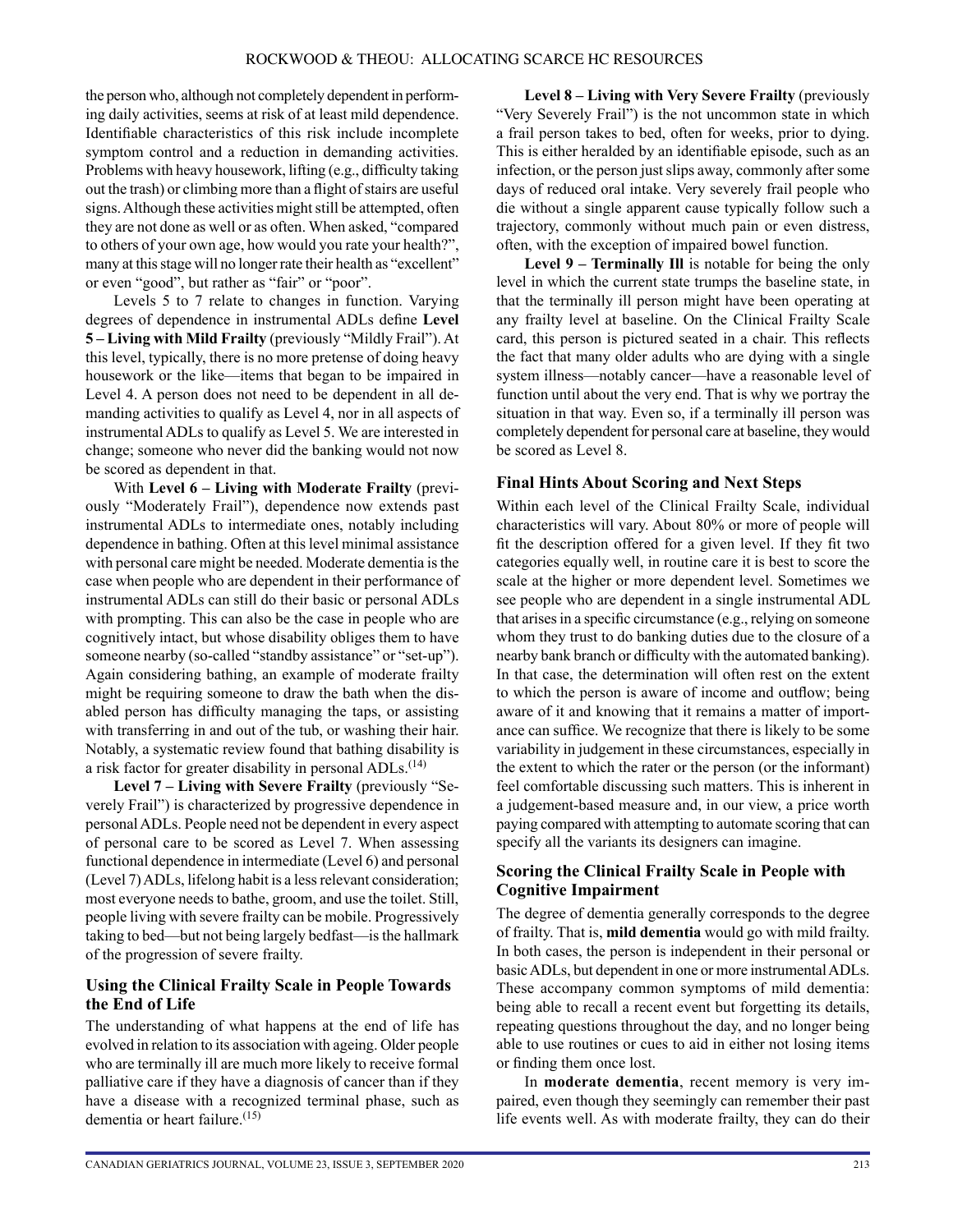personal care with prompting or set-up. In **severe dementia**, as in severe frailty, people have progressive difficulty in performing personal ADLs and require increasing amounts of hands-on assistance.

#### **Using a Classification Tree to Improve the Reliability of Scoring**

As of Spring 2020, we are beginning a multi-centre, multicountry study using a classification tree to assist with grading the degree of frailty; clinical judgement is still required to score the Clinical Frailty Scale. Our goal is to improve the reliability of scoring the CFS using the classification tree. Inasmuch as the reliability will be measured in relation to the score given by an experienced rater, this is also a form of validity. We will further test validity by the ability to predict several outcomes in relation to COVID-19, including progression from mild to severe frailty, critical illness, mortality, and health care use.

#### **Summary**

This is a brief account of key points in using the Clinical Frailty Scale. It can be read in conjunction with two contemporary papers in the Canadian Geriatrics Society CME Journal $(16,17)$  and with a paper on the Pictorial Fit-Frail Scale. (18) The latter can help to bridge between screening and assessment measures, and can itself be summarized by the Clinical Frailty Scale. Additional resources include "Top Tips to help you use the Clinical Frailty Scale" developed by our group,  $(19)$ a Clinical Frailty Scale App developed by the Acute Frailty Network in the UK $(20)$  (this may be a useful alternative to the classification tree we are testing), a Clinical Frailty Scale Training Module developed by the AIMS Research Group at the Ottawa Hospital, $(21)$  and a Clinical Frailty Scale Education Tool developed by the Non-Consultant Hospital Doctors of the Cork University Hospital.(22)

Our target audience is people who are new to the Clinical Frailty Scale and those who may be teaching about its use. We put this work in the context that it must be used carefully and combined with clinical judgement.<sup> $(23)$ </sup> It should not be used in younger people in whom lifelong or single system disability does not have the same prognostic value as does that seen as a manifestation of wide-spread deficit accumulation. Even so, applied properly, the Clinical Frailty Scale seems likely to be much preferable to age when decisions must be made about allocating scarce resources.<sup> $(17,24)$ </sup> An additional point to underscore is this: grading the degree of frailty in the context of COVID-19 is not the same as using it in ordinary care in geriatric medicine. In geriatric medicine, the goal of grading the degree of frailty is both to ease communication through a shared language, and also as the foundation for a care plan. The care plan needs to address the gap between the current level of function, cognition, mobility, and social relationships (especially with the primary carer) and how those have changed with the acute illness (when present). There the focus is on trying to restore the baseline state, or as close to that as might be achieved. This is a crucial distinction, and one that requires considerable skill to define, negotiate, evaluate, and adjust over the course of an inpatient stay. It should not be confused with the more instrumental purpose to which the Clinical Frailty Scale is now being put, which is no substitute for a patient-centred care plan. Even so, we hope that widespread use of the Clinical Frailty Scale can at least introduce new users to the manifold benefits that are possible with such an approach.

We have emphasized key general points: assay the baseline state, do not use it with younger people or those with stable single-system disabilities, use judgement, and be prepared to examine your judgement as experience grows. Several specific points relating to each level of the scale are noted. Finally, we draw to attention that this is an inclusive scale. There is room on it for everyone—a reminder of the frailty that we all face, if we are lucky enough to live a long life.

# **CONFLICT OF INTEREST DISCLOSURES**

Kenneth Rockwood has asserted copyright of the Clinical Frailty Scale through Dalhousie University. Use is free for research, education, or not-for-profit care. (Users are asked not to change it or charge for its use.) In addition to academic and hospital appointments, he is President and Chief Science Officer of DGI Clinical, which in the last five years has contracts with pharma and device manufacturers (Baxter, Baxalta, Biogen, Shire, Hollister, Nutricia, Roche, Otsuka) on individualized outcome measurement. In 2017 he attended an advisory board meeting with Lundbeck. He is Associate Director of the Canadian Consortium on Neurodegeneration in Aging, which is funded by the Canadian Institutes of Health Research (CAN-137794), with additional funding from the Alzheimer Society of Canada and several other charities. He receives research support through grants from the Canadian Institutes of Health Research, the Canadian Frailty Network, the Nova Scotia Health Research Foundation, the Nova Scotia Health Authority Research Fund, the Dalhousie Medical Research Fund as the Kathryn Allen Weldon Professor of Alzheimer Research, and the Fountain Family Innovation Fund of the QEII Health Science Centre Foundation.

Olga Theou declares that no conflicts of interest exist.

#### **REFERENCES**

- 1. World Health Organization. Ethical considerations in developing a public health response to pandemic influenza. Geneva, Switzerland: WHO; 2007. [https://www.who.int/csr/resources/publications/](https://www.who.int/csr/resources/publications/WHO_CDS_EPR_GIP_2007_2c.pdf) [WHO\\_CDS\\_EPR\\_GIP\\_2007\\_2c.pdf](https://www.who.int/csr/resources/publications/WHO_CDS_EPR_GIP_2007_2c.pdf) Accessed May 3 2020.
- 2. Rockwood K. Medical management of frailty: confessions of a gnostic. *CMAJ*. 1997;157(8):1081–84.
- 3. Rockwood K, Howlett SE. Age-related deficit accumulation and the diseases of ageing. *Mech Ageing Dev*. 2019;180:107–16.
- 4. Rockwood K, Song X, MacKnight C, *et al*. A global clinical measure of fitness and frailty in elderly people. *CMAJ*. 2005;173(5):489–95.
- 5. Theou O, Squires E, Mallery K, *et al*. What do we know about frailty in the acute care setting? A scoping review. *BMC Geriatr*. 2018;18(1):139.